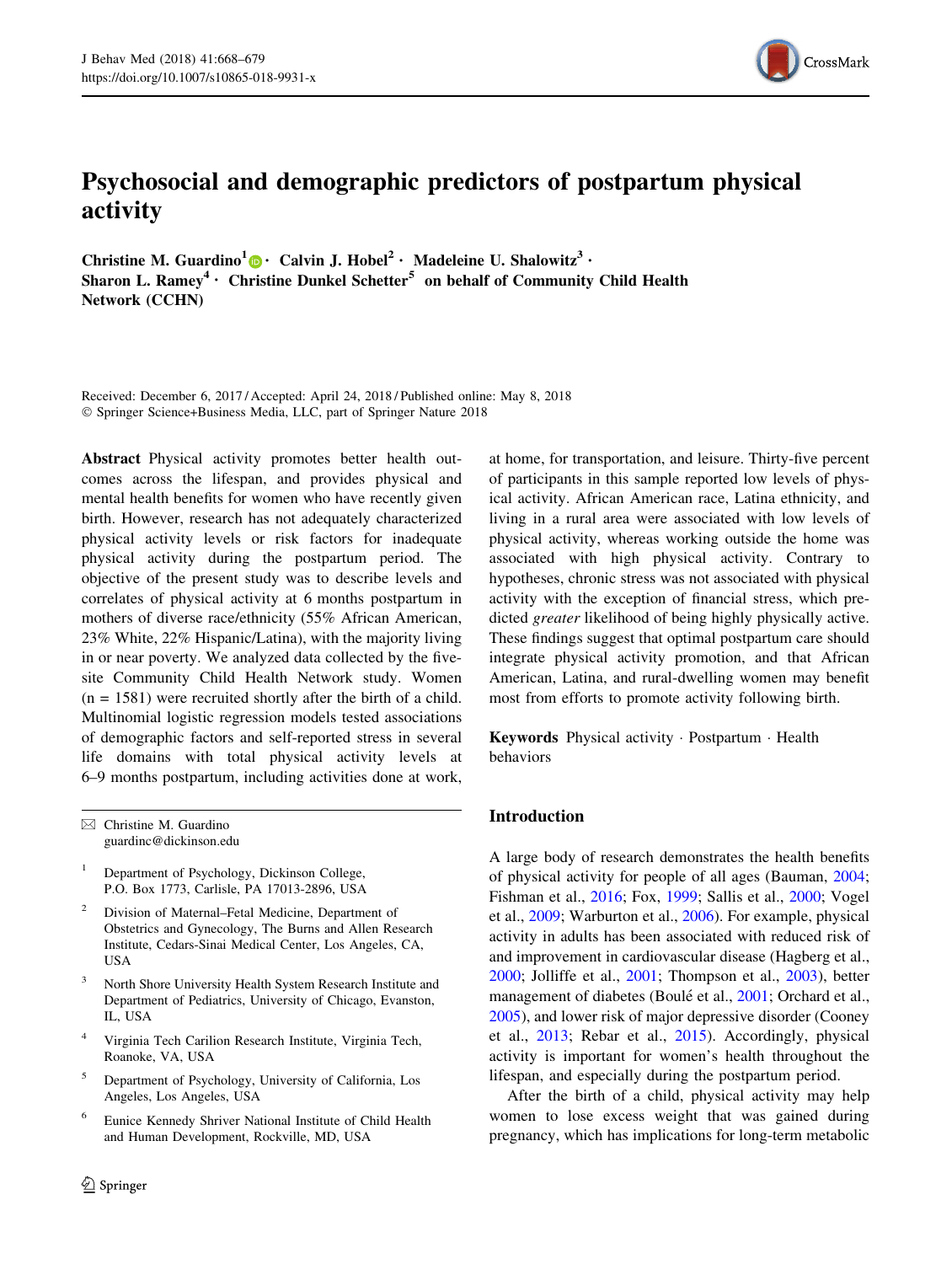and cardiovascular health. For example, women who resume physical activity during the postpartum period are less likely to retain excess weight gained during pregnancy (O'Toole et al., [2003](#page-10-0); Olson et al., [2003\)](#page-10-0). Physical activity is particularly important during the postpartum period because the year after the birth of a child may set the stage for the adoption of lifestyle habits that could either promote or impair long-term health and well-being in mothers as well as in their children (Hinkley et al., [2008](#page-10-0); Moore et al., [1991\)](#page-10-0). Physical activity may also be effective for preventing and treating postpartum depression in mothers (Armstrong & Edwards, [2003;](#page-9-0) Daley et al., [2007](#page-9-0); Davis & Dimidjian, [2012](#page-9-0); Sampselle et al., [1999](#page-11-0)).

Despite the extensively documented physical and mental health benefits of physical activity, most Americans do not meet the criteria set forth in the 2008 Physical Activity Guidelines for Americans (Carlson et al., [2010](#page-9-0)). These guidelines advise all healthy adults to accumulate 150 min (2 h and 30 min) each week of moderate-intensity aerobic physical activity (such as brisk walking or moderate bicycling), 75 min each week of vigorous-intensity aerobic physical activity (such as jogging or swimming laps), or an equivalent combination of moderate- and vigorous-intensity aerobic physical activity (U.S. Department of Health and Human Services, [2008](#page-11-0)). The American College of Obstetricians and Gynecologists recommends that women gradually return to physical activity 4–6 weeks after delivery (American College of Obstetrics and Gyencology, [2015\)](#page-9-0), after which the suggested guidelines are the same as for the general population. However, cross-sectional and longitudinal studies indicate that new mothers are especially at risk of not meeting physical activity guidelines for an extended time, likely due to barriers such as such as fatigue, lack of time, and need for childcare (Brown et al., [2009;](#page-9-0) Evenson et al., [2009](#page-9-0); Pereira et al., [2007\)](#page-10-0).

The high proportion of women who do not meet physical activity recommendations during the year following childbirth suggests a need for effective interventions to provide education, reduce barriers, and integrate physical activity recommendations into routine postpartum care. Yet little research has explored predictors of physical activity during the postpartum period and thus it is unclear which women are most in need of interventions to promote adequate activity.

Patterns of physical activity may also be important for understanding pervasive disparities in maternal-child health outcomes, Specifically, low-income women and African-American women are at greater risk of delivering low birth weight and preterm infants. Adverse pregnancy and birth outcomes are in turn associated with poorer postpartum cardiovascular and metabolic health in mothers, which heightens risk of chronic illness across the lifespan (O'Campo et al., [2016](#page-10-0); Perng et al., [2015](#page-10-0); Wu et al., [2016](#page-11-0)).

In seeking to understand the mechanisms that underlie health disparities, several theoretical models propose that the social disadvantages associated with racial/ethnicity minority status and low socioeconomic status result in increased exposure to psychosocial stressors, including discrimination, financial stress, and other chronic burdens and evidence supports this association (Dunkel Schetter et al., [2013](#page-9-0)). Greater stress exposure, in turn, is posited to increase the likelihood that an individual will engage in health-compromising behaviors such as smoking, poor diet, and substance use (Adler & Snibbe, [2003;](#page-9-0) Mezuk et al., [2013](#page-10-0); Myers, [2009\)](#page-10-0). While such models also emphasize more direct pathways involving biological stress processes, health-undermining behaviors including physical inactivity, of interest here, may also serve as an important mechanism underlying health disparities.

The current study addresses the need for research to understand how demographic factors and stress processes relate to physical activity patterns during the postpartum period in a large cohort of African American/Black, Latina/ Hispanic, and non-Hispanic/White mothers, a majority of whom had household incomes near or below the federal poverty level. The data used in these analyses were collected by the Community Child Health Network (CCHN), funded by The Eunice Kennedy Shriver National Institutes of Child Health and Human Development of the National Institutes of Health. The overall goals of CCHN were to gain new insights into disparities in maternal health and child development and improve the health of families through community-based participatory research. This longitudinal study, which is unusual and valuable because of its sample demographics, assessed levels and correlates of physical activity in mothers from different parts of the United States.

Prior work by CCHN researchers has demonstrated that exposure to chronic stress and demands varies as a function of race/ethnicity and socioeconomic status (Dunkel Schetter et al., [2013](#page-9-0)), and that African-American women and women living in poverty have higher levels of allostatic load during the first postpartum year (O'Campo et al., [2016](#page-10-0)). The present study sought to build on these prior findings, and examine whether chronic stressors associated with low SES and race/ethnicity contribute to patterns of physical activity during the first postpartum year, which would support the idea that health behaviors are one mechanism underlying the association between social disadvantage and poorer health.

Physical activity is defined as ''any bodily movement produced by skeletal muscles that results in energy expenditure'' (Caspersen et al., [1985,](#page-9-0) p. 126) and includes leisure physical activity, transportation, childcare, occu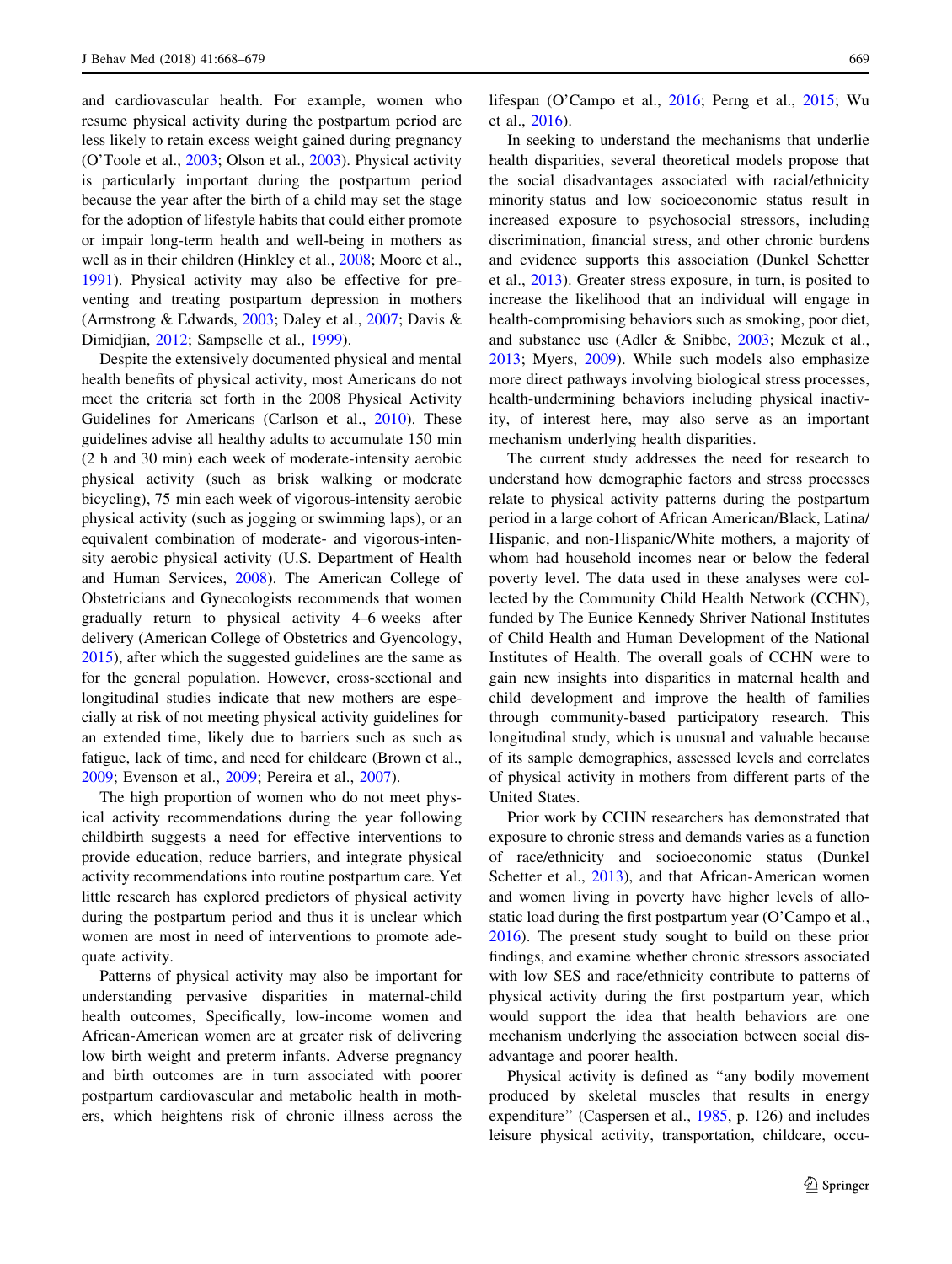pational activity, yard work and household chores. Although the term exercise is often used as a synonym for physical activity, exercise is a more narrowly defined as physical activity that is planned, repetitive and purposive. Exercise is a structured, leisure-time type of physical activity, whereas physical activity also arises in domestic or occupational tasks.

Our hypotheses were aligned with models of the social determinants of health, which posit that disparities in health and health behaviors are the result of the stressful conditions in which vulnerable populations live. Specifically, we hypothesized that lower socioeconomic status (SES), indexed by measures of family income and educational attainment, would predict lower likelihood of sufficient physical activity (King et al., [2000](#page-10-0); Trost et al., [2002\)](#page-11-0). We also expected that African–American and Latina women would report lower levels of physical activity compared to non-Hispanic white women. The multi-site nature of the CCHN study also allowed us to further explore how the nature of the communities in which women live (rural, suburban, or urban) might be associated with physical activity. Based on prior findings (Brownson et al., [2001;](#page-9-0) James et al., [2013](#page-10-0); Parks et al., [2003;](#page-10-0) Wilcox et al., [2000\)](#page-11-0), women living in urban areas were expected to report higher levels of physical activity than individuals living in suburban and rural sites because of greater walkability in urban settings. Finally, we hypothesized that higher levels of stress would be associated with lower levels of physical activity. Individuals experiencing more chronic strains typically have less time and fewer opportunities as well as lowered motivation to engage in healthpromoting behaviors. Consistent with this, general population studies show that stress adversely affects health behaviors (Hellerstedt & Jeffery, [1997;](#page-9-0) Ng & Jeffery, [2003;](#page-10-0) Stults-Kolehmainen & Sinha, [2014\)](#page-11-0). but this issue has not been studied in diverse samples of postpartum women.

# Methods

The sample was drawn from the larger pool of participants in the Community Child Health Network (CCHN) study, a prospective, longitudinal, multi-site study of 2510 mothers and 1436 of the fathers of their children. More detailed information about eligibility and recruitment procedures can be found in the CCHN core papers (Dunkel Schetter et al., [2013;](#page-9-0) O'Campo et al., [2016](#page-10-0); Ramey et al., [2015](#page-10-0)). Briefly, the five study sites included three urban sites (Washington, DC; Baltimore, MD; Los Angeles County, CA); one suburban site (Lake County, IL); and one rural site (seven counties in eastern North Carolina). Women residing in the target areas were recruited and enrolled during their postpartum hospital stay following the birth of an index child (except in North Carolina where participants were recruited in clinics during pregnancy or after delivery). Mothers who met the following criteria were eligible to participate: (1) between 18 and 40 years of age; (2) selfidentification as either White/Caucasian, Latina/Hispanic, and/or African American/Black; (3) ability to converse in either English or Spanish; (4) residence in one of the target zip codes for at least 6 months; (5) 4 or fewer children; and (6) no plans to be surgically sterilized following the birth of the index child.

The study design was longitudinal over up to 2 years following a birth with assessments scheduled roughly every 6 months. Data for the present analyses come from structured interviews administered during in-home visits when the index children were approximately 1 month (T1) and 6 months (T2) of age. Community members experienced or trained in community research or clinical service delivery conducted interviews in the participant's choice of English or Spanish. Data were collected between June 2008 and December 2011.

## Participants

1688 participants completed the 24–39 weeks postpartum (T2) study visit. We excluded those who were pregnant again at the time  $(n = 74)$  and those who had insufficient responses on the physical activity measure to categorize their physical activity levels  $(n = 33)$ , for a final sample size of 1581 participants.

#### Measures

## Physical activity

Physical activity was assessed at the T2 visit (24–39 weeks postpartum) using the short 9-item form of the International Physical Activity Questionnaire (IPAQ). Participants were asked to recall activities performed for at least 10 min during the last 7 days. This measure assesses time spent in physical activity in combined work, housework, transportation, and leisure domains and at three different intensities: vigorous, moderate, and walking. Participants were provided with examples of activities that represent each intensity (e.g., "vigorous physical activities like heavy lifting, aerobics, or fast bicycling'') and then asked to report the number of days and number of hours and/or minutes per day they had spent doing each activity for a minimum of 10 min over the previous 7 days.

Using the instrument's well-validated scoring protocol, participants were then classified into categories representing low, moderate, and high levels of physical activity. Briefly, participants were classified as moderately active if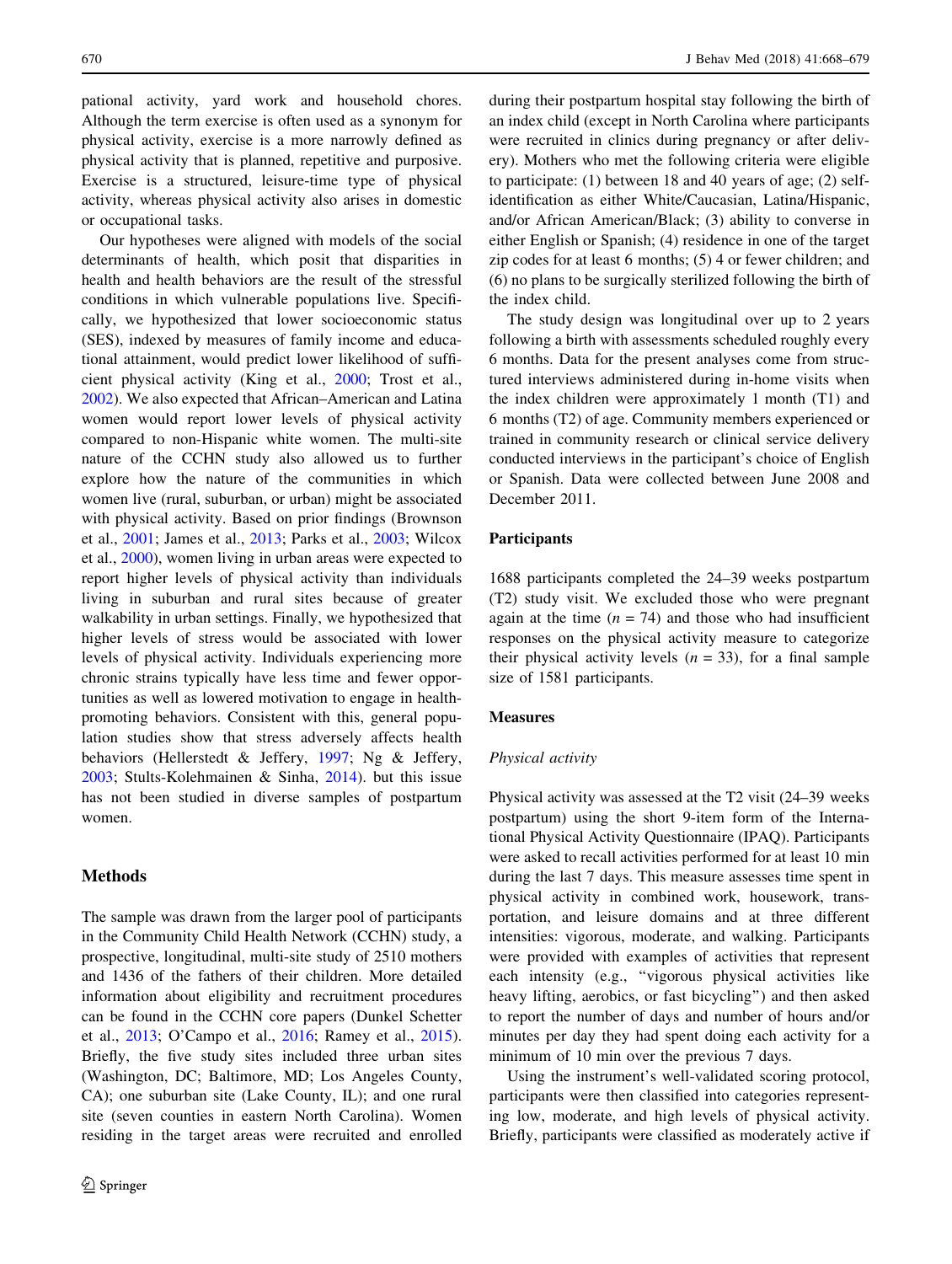they reported 3 or more days of vigorous activity of at least 20 min per day, 5 or more days of moderate-intensity activity and/or walking of at least 30 min per day, or 5 or more days of any intensity activity totaling at least 600 MET-minutes per week. Participants were classified as highly active if they reported vigorous activity on at least 3 days and achieving at least 1500 MET-minutes/week or 7 or more days of any intensity activity accumulating at least 3000 MET-minutes/week. Participants who reported no activity or some activity but less than the moderate criteria were assigned to the low activity category.

The IPAQ short has acceptable test–retest reliability and demonstrates fair to moderate associations with concurrent accelerometry measures (Ainsworth et al., [2000](#page-9-0), [2006](#page-9-0); Hagstromer et al., [2006\)](#page-9-0).

## Stress measures

#### Financial stress

A financial stress index was created from five questions administered during the T1 interview. These items included the following: (1) ''To what extent were worries about food, shelter, health care, and transportation stressful for you during your pregnancy?"; (2) "To what extent were money worries like paying bills stressful for you during your pregnancy?''; (3) ''In the past year, did you have serious problems with money (such as a major loss of income or a debt that cannot be repaid)?"; (4) "How difficult is it for (you/your household) to meet the monthly payments on your (household's) bills?"; (5) "How much do you worry that your total (household) income will not be enough to meet your (household's) expenses and bills? (taken from the National Survey of Families and Households). Participants' responses to these five items were averaged to create a composite score with a range of 1–4 with higher scores indicating higher levels of financial stress. Cronbach's  $\alpha$  for this composite score was .77.

## Chronic life stress

Participants completed the semi-structured CCHN Life Stress Interview (LSI) (Tanner Stapleton et al., [2015](#page-11-0)) at T2. Participants responded to open-ended questions regarding neighborhood environment, family relationships, co-parenting and partner relationship in the previous 6 months (or since the child's birth). Based on the objective conditions reported by the participant, interviewers assigned overall ratings in each domain. For each domain, interviewers assigned a score using a five-point Likert scale ranging from 1 (exceptionally positive conditions) to 5 (exceptionally negative conditions). Trained CCHN inter-

viewers conducted all scoring during or immediately after administration of the interview. Interviews were also audio-recorded for later reliability and content analysis, and field stress ratings have subsequently demonstrated acceptable reliability and validity (Tanner Stapleton et al., [2015](#page-11-0)). Chronic stress summary scores (i.e., total LSI scores) were computed by averaging ratings over the four domains of Neighborhood, Family, Partner, and Co-parenting.

### Perceived stress

Perceived stress was measured at T1 and T2 using the 10-item version of the Perceived Stress Scale (PSS; Cohen et al., [1983](#page-9-0)). Responses to the 10 items were each rated by participants on a scale ranging from 1 (never) to 5 (almost always) and summed after four positively worded items were reverse-coded. T1 and T2 scores ( $r = .57$ ,  $p < .0001$ ) were averaged to create a composite measure of perceived stress during the first 6 months after the birth of the index child, and this measure had a Cronbach's  $\alpha$  of .89.

#### Everyday racial discrimination

Reports of experiences of discrimination were measured at T1 using the Everyday Racism Scale (Williams et al., [1997](#page-11-0)). This measure assesses frequency of experiences of discrimination in everyday life such as being treated with less courtesy than others and receiving poorer service in restaurants or stores. In addition to the 9 items of the original scale, an item ''being followed around the store'' was added by CCHN. Respondents used a 6-point frequency scale ranging from 1 (almost everyday) to 6 (never). Participants who answered ''a few times a year'' or more to at least one of 10 items were then asked what they thought was the main reason for these experiences (e.g., race, gender, sexual orientation). To create a racial discrimination composite score, 5 (less than once a year) and 6 (never) categories were combined, and responses to individual items were then reverse-coded so that the item response scale ranged from 0 to 4, with higher scores indicating more frequent experiences of discrimination. The measure used in this study includes the sum of experience ratings the participant attributed to race, skin color, accent, or ancestry, with a possible range of 0–40. Cronbach's  $\alpha$  for this measure was .81.

## Demographic variables

Demographic variables included participants' self-reported primary racial/ethnic identification at the time of study enrollment (African American/Black, White/Caucasian, or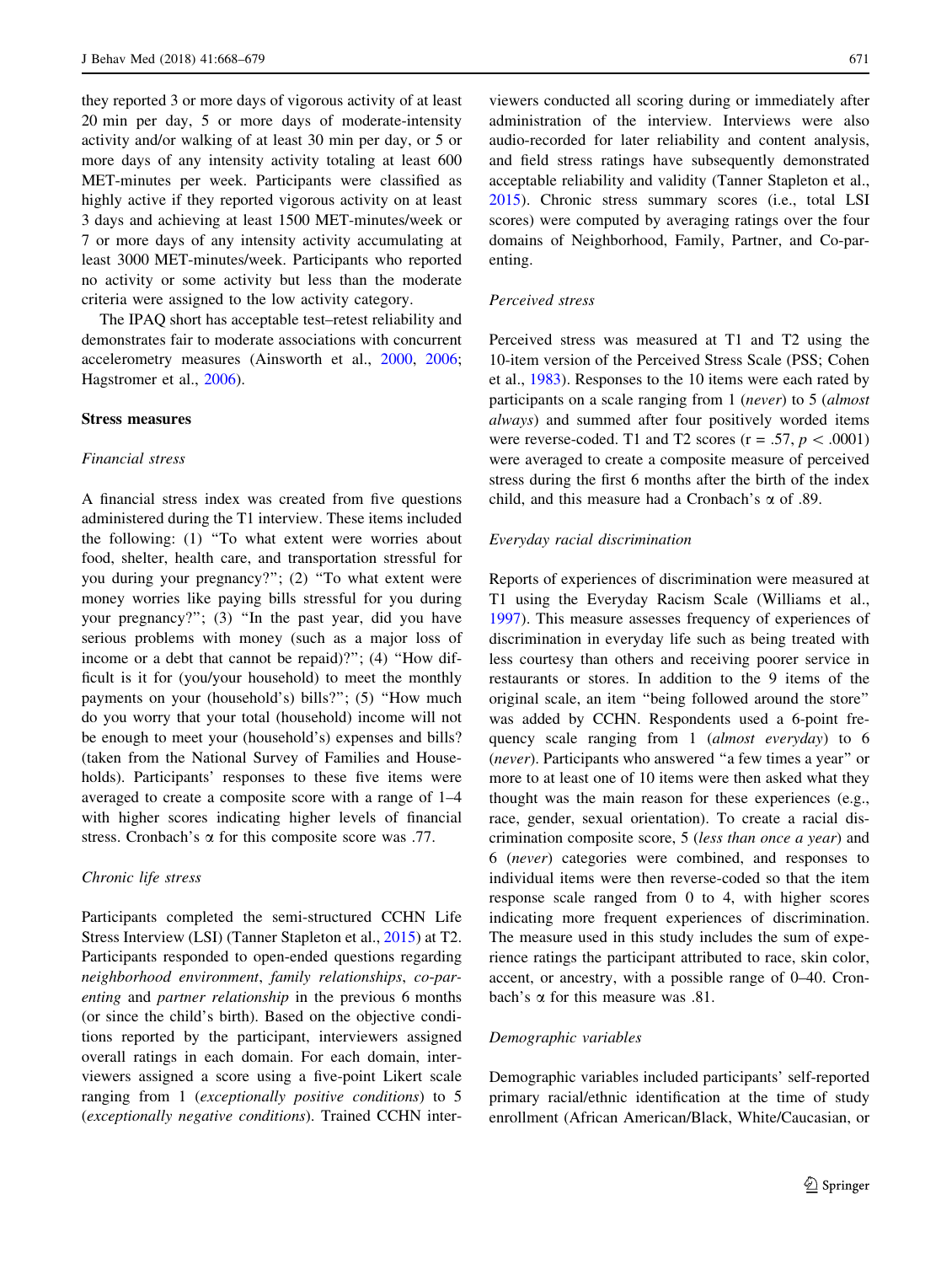Latina/Hispanic), years of education completed, per capita household income (total household income from all sources before taxes divided by the number of individuals in the household), parity (number of children prior to study child) and study site. Because the distribution of per capita household income was not normally distributed (skew = 7.43, kurtosis = 90.56) and preliminary analyses indicated a non-linear association between income and physical activity, cost-of-living adjusted per capita household income was coded into quintiles based on the sample distribution.

### Data analytic plan

Hypotheses were tested using multinomial logistic regression. The multinomial regression models estimated the likelihood of being in the moderate and high activity categories relative to the low activity category as a function of predictor variables. This approach was used rather than ordinal logistic regression because the assumption of proportional odds required for fitting ordinal models was not satisfied (i.e., the associations between a given predictor and physical activity differed across categories of physical activity).

# Results

Table 1 displays the characteristics of participants. Thirtyfive percent of the sample were in the low activity category, 33% were moderately active, and 32% were highly active.

As Table [2](#page-5-0) shows, five of the eight demographic variables achieved statistical significance when entered into a simultaneous multinomial logistic regression (overall model  $\chi^2$  (30,  $N = 1581$ ) = 101.45,  $p < .001$ ). African American and Latina women were less likely to be moderately or highly active in comparison to White/non-Hispanic women. Women residing in rural areas were less likely to be moderately or highly active than women living in urban or suburban areas. Having more than one child was associated with lower likelihood of moderate activity, but not with likelihood of high activity. Women who were unemployed or not working by choice were less likely to be highly active than women who were working full- or parttime. Finally, older maternal age was associated with lower likelihood of being highly active. Relationship status was not associated with physical activity in this multivariate model.

Table [3](#page-5-0) presents the means for the dimensions of chronic stress by physical activity levels. Financial stress was significantly higher in the high activity group than in **Table 1** Characteristics of the study sample  $(n = 1581)$ 

| Categorical variables                 | $\boldsymbol{n}$ | $(\%)$ |
|---------------------------------------|------------------|--------|
| Race/ethnicity                        |                  |        |
| African American/Black                | 861              | (54.5) |
| White/Caucasian                       | 368              | (23.3) |
| Hispanic/Latina                       | 352              | (22.2) |
| Per capita household income quintiles |                  |        |
| Q1 (\$0-2083)                         | 309              | (19.5) |
| Q2 (\$2100-4875)                      | 310              | (19.6) |
| Q3 (\$5167-9375)                      | 305              | (19.3) |
| Q4 (\$9500-20,833)                    | 332              | (21.0) |
| Q5 (\$21,250–500,000)                 | 325              | (20.6) |
| Employment status                     |                  |        |
| Working part-time                     | 250              | (16.1) |
| Working full-time                     | 445              | (28.7) |
| Not working by choice                 | 416              | (26.8) |
| Unemployed                            | 440              | (28.4) |
| Relationship status                   |                  |        |
| Not married or cohabitating           | 684              | (43.3) |
| Cohabitating, not married             | 396              | (25.1) |
| Married                               | 501              | (31.7) |
| Site                                  |                  |        |
| <b>Baltimore</b>                      | 363              | (25.1) |
| Lake County, IL                       | 396              | (12.1) |
| Los Angeles County                    | 191              | (19.4) |
| Eastern North Carolina                | 306              | (20.6) |
| Washington, DC                        | 325              | (25.1) |
| Type of residential area              |                  |        |
| Urban                                 | 879              | (55.6) |
| Suburban                              | 396              | (25.1) |
| Rural                                 | 306              | (19.4) |
| Parity                                |                  |        |
| One                                   | 675              | (45.6) |
| Two                                   | 557              | (37.6) |
| Three                                 | 238              | (16.1) |
| Four                                  | 12               | (0.8)  |
| Continuous variables                  | M                | (SD)   |
| Age                                   | 25.8             | (5.7)  |
| Education (years completed)           | 13.0             | (2.8)  |
|                                       |                  |        |

the low and moderate activity groups. There were no significant differences among groups on any other stress measures. Each type of chronic stress was then entered along with covariates into a separate multinomial logistic regression model with physical activity as the criterion variable. Table [4](#page-6-0) shows that financial stress was significantly associated with greater likelihood of high activity such that each one unit increase in financial stress was associated with 1.4 times the odds of high activity after controlling for race/ethnicity, income, multiparity (having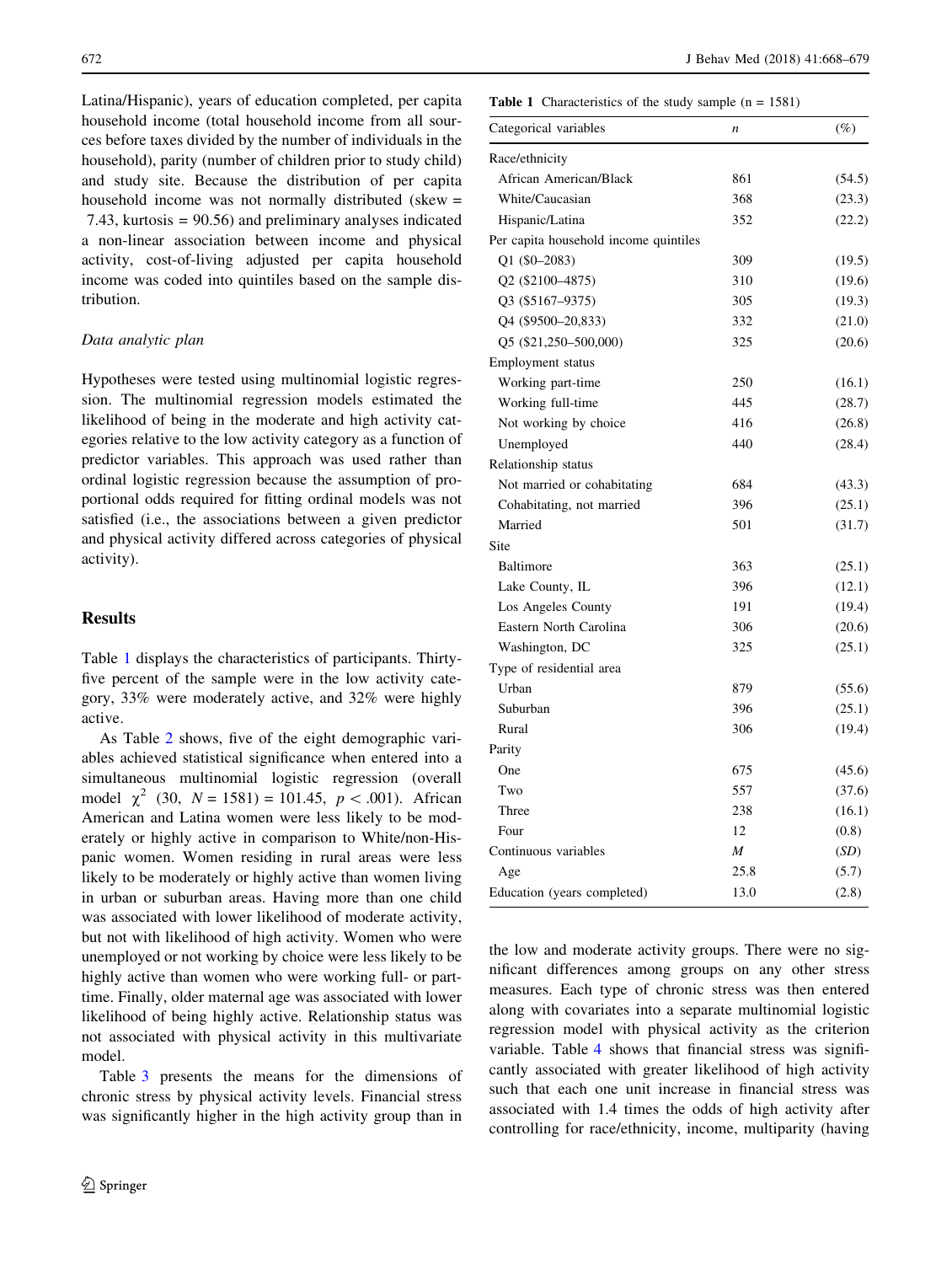<span id="page-5-0"></span>Table 2 Multivariate multinomial logistic regression models predicting physical activity categories from demographic variables (n = 1581)

|                             | OR for moderate activity vs. low activity |                     | OR for high activity vs. low activity |                 |  |
|-----------------------------|-------------------------------------------|---------------------|---------------------------------------|-----------------|--|
|                             | <b>OR</b>                                 | $(95\% \text{ CI})$ | <b>OR</b>                             | (95% CI)        |  |
| Race/ethnicity              |                                           |                     |                                       |                 |  |
| White                       | Ref.                                      |                     |                                       |                 |  |
| <b>Black</b>                | $0.44***$                                 | $(0.30 - 0.67)$     | $0.45***$                             | $(0.30 - 0.69)$ |  |
| Latina                      | $0.58*$                                   | $(0.37 - 0.92)$     | $0.58*$                               | $(0.37 - 0.91)$ |  |
| Per capita household income |                                           |                     |                                       |                 |  |
| Q1                          | Ref.                                      |                     |                                       |                 |  |
| Q2                          | 0.86                                      | $(0.56 - 1.31)$     | 1.36                                  | $(0.90 - 1.87)$ |  |
| Q <sub>3</sub>              | 1.16                                      | $(0.76 - 1.77)$     | 1.21                                  | $(0.54 - 1.16)$ |  |
| Q4                          | 0.78                                      | $(0.51 - 1.18)$     | 0.77                                  | $(0.57-1.36)$   |  |
| Q <sub>5</sub>              | 0.95                                      | $(0.59 - 1.53)$     | 0.96                                  | $(0.59 - 1.56)$ |  |
| Education (years completed) | 1.01                                      | $(0.95 - 1.07)$     | 1.01                                  | $(0.94 - 1.07)$ |  |
| Residential area            |                                           |                     |                                       |                 |  |
| Urban                       | Ref.                                      |                     |                                       |                 |  |
| Suburban                    | $0.61**$                                  | $(0.44 - 0.85)$     | 0.83                                  | $(0.59 - 1.17)$ |  |
| Rural                       | $0.43***$                                 | $(0.29 - 0.62)$     | $0.49***$                             | $(0.34 - 0.70)$ |  |
| Multiparity                 | $0.75*$                                   | $(0.56 - 0.99)$     | 1.21                                  | $(0.91 - 1.62)$ |  |
| Relationship status         |                                           |                     |                                       |                 |  |
| Not married or cohabitating | Ref.                                      |                     |                                       |                 |  |
| Cohabitating, not married   | 0.83                                      | $(0.58 - 1.16)$     | 0.79                                  | $(0.56 - 1.10)$ |  |
| Married                     | 1.08                                      | $(0.73 - 1.60)$     | 0.84                                  | $(0.56 - 1.24)$ |  |
| T2 employment               |                                           |                     |                                       |                 |  |
| Not working by choice       | Ref.                                      |                     |                                       |                 |  |
| Working part-time           | 1.21                                      | $(0.80 - 1.82)$     | $1.55*$                               | $(1.03 - 2.34)$ |  |
| Working full-time           | 1.26                                      | $(0.88 - 1.80)$     | $1.75**$                              | $(1.22 - 2.52)$ |  |
| Unemployed                  | 0.93                                      | $(0.65 - 1.34)$     | 0.94                                  | $(0.65 - 1.36)$ |  |
| Age                         | 1.01                                      | $(0.98 - 1.04)$     | $0.97*$                               | $(0.94 - 1.00)$ |  |

 $^{*}p < 0.05;$   $^{**}p < 0.01;$   $^{***}p < .001$ 

Table 3 Descriptive statistics for stress variables, by physical activity level

| Variables             | Physical activity (T2) |        |          |        |                   | $\boldsymbol{p}$ |         |
|-----------------------|------------------------|--------|----------|--------|-------------------|------------------|---------|
|                       | Low                    |        | Moderate |        | High              |                  |         |
|                       | M                      | (SD)   | M        | (SD)   | M                 | (SD)             |         |
| Financial stress      | $1.80_a$               | (0.67) | $1.82_a$ | (0.68) | 1.98 <sub>b</sub> | (0.72)           | < .001  |
| Life stress           |                        |        |          |        |                   |                  |         |
| Neighborhood stress   | 2.12                   | (0.88) | 2.13     | (0.87) | 2.14              | (0.89)           | .91     |
| Family                | 1.86                   | (0.80) | 1.83     | (0.81) | 1.94              | (0.87)           | .09     |
| Co-parenting          | 2.17                   | (1.36) | 2.01     | (1.28) | 2.16              | (1.29)           | .08     |
| Partner relationship  | 1.82                   | (0.83) | 1.77     | (0.86) | 1.84              | (0.85)           | .41     |
| Total                 | 1.99                   | (0.64) | 1.93     | (0.70) | 2.02              | (0.67)           | $.10\,$ |
| <b>Discrimination</b> | 2.39                   | (4.47) | 2.42     | (4.60) | 2.37              | (4.44)           | .98     |
| Perceived stress      | 13.29                  | (6.00) | 12.83    | (5.58) | 13.60             | (5.67)           | $.10\,$ |

Differing subscripts across groups (a, b) indicate that groups differ at  $p < .05$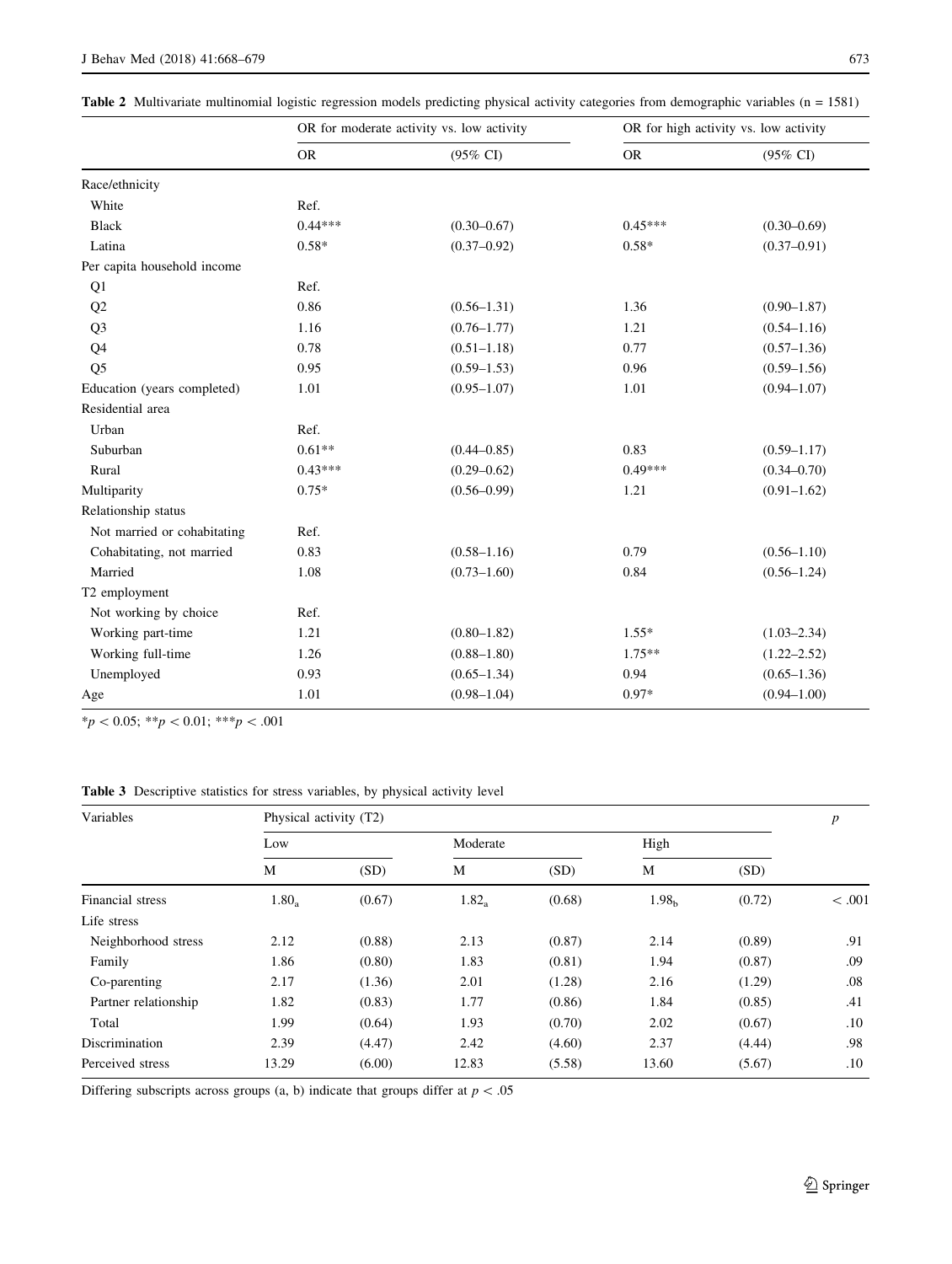| Variable                    |           | OR for moderate activity vs. low activity | OR for high activity vs. low activity |                 |  |
|-----------------------------|-----------|-------------------------------------------|---------------------------------------|-----------------|--|
|                             | <b>OR</b> | (95% CI)                                  | <b>OR</b>                             | (95% CI)        |  |
| Unadjusted                  |           |                                           |                                       |                 |  |
| Financial stress            | 1.02      | $(0.85 - 1.22)$                           | 1.42***                               | $(1.20-1.69)$   |  |
| Adjusted                    |           |                                           |                                       |                 |  |
| Financial stress            | 1.05      | $(0.89 - 1.39)$                           | $1.40***$                             | $(1.15 - 1.70)$ |  |
| Race/ethnicity              |           |                                           |                                       |                 |  |
| White                       | Ref.      |                                           |                                       |                 |  |
| Black                       | $0.47***$ | $(0.31 - 0.75)$                           | $0.48***$                             | $(0.32 - 0.72)$ |  |
| Latina                      | $0.50**$  | $(0.31 - 0.81)$                           | $0.53**$                              | $(0.34 - 0.82)$ |  |
| Per capita household income |           |                                           |                                       |                 |  |
| Q1                          | Ref.      |                                           |                                       |                 |  |
| Q2                          | 0.95      | $(0.59 - 1.55)$                           | 1.38                                  | $(0.77-1.94)$   |  |
| Q <sub>3</sub>              | 1.34      | $(0.84 - 2.14)$                           | 1.20                                  | $(0.65 - 1.69)$ |  |
| Q4                          | 0.88      | $(0.54 - 1.44)$                           | 0.81                                  | $(0.52 - 1.39)$ |  |
| Q <sub>5</sub>              | 1.04      | $(0.60 - 1.79)$                           | 1.10                                  | $(0.50 - 1.55)$ |  |
| Residential area            |           |                                           |                                       |                 |  |
| Urban                       | Ref.      |                                           |                                       |                 |  |
| Suburban                    | $0.76**$  | $(0.43 - 1.85)$                           | 0.78                                  | $(0.57 - 1.27)$ |  |
| Rural                       | $0.44***$ | $(0.30 - 0.64)$                           | $0.49***$                             | $(0.30 - 0.71)$ |  |
| Multiparity                 | 0.76      | $(0.60 - 1.00)$                           | 1.18                                  | $(0.89 - 1.56)$ |  |
| T2 employment               |           |                                           |                                       |                 |  |
| Not working by choice       | Ref.      |                                           |                                       |                 |  |
| Working part-time           | 1.17      | $(0.60 - 1.15)$                           | $1.55*$                               | $(1.03 - 2.35)$ |  |
| Working full-time           | 1.17      | $(0.74 - 1.86)$                           | $1.73**$                              | $(1.20 - 2.49)$ |  |
| Unemployed                  | 0.82      | $(0.55 - 1.24)$                           | 0.93                                  | $(0.65 - 1.34)$ |  |
| Age                         | 1.01      | $(0.98 - 1.04)$                           | $0.96**$                              | $(0.93 - 0.99)$ |  |

<span id="page-6-0"></span>Table 4 Multinomial logistic regression model testing financial stress as a predictor of physical activity categories

 $*_{p}$  < 0.05; \*\*p < 0.01; \*\*\*p < .001

more than one prior birth), type of residential area, employment, and age. Financial stress was not significantly associated with altered odds of moderate activity.

# Discussion

A social determinants perspective on health disparities argues that social and physical conditions underlie SES and race/ethnicity differences in health behaviors and health outcomes. In this study, we hypothesized that lower education, lower income, and African American race and Latina ethnicity would each be associated with lower levels of physical activity in postpartum women, consistent with a social determinants explanation of health disparities. We also hypothesized that women in urban areas would have higher physical activity than those in rural areas, and finally, that those with chronic stress would have lower physical activity. All hypotheses were tested in multivariate analyses in a large sample of women who were interviewed in their homes at approximately 6 months after birth and controlling for age, marital status and cohabitation, and whether it was a first birth. The variables associated with greater likelihood of low levels of physical activity (as compared to high) were self-identified as African American or Latina, residence in rural areas, unemployment, not working by choice, and older age. In addition, likelihood of low (as opposed to moderate) physical activity was associated with identifying as African American or Latina, living in a rural area, and multiparity. Unrelated to physical activity were the indicators of SES (income, education) and marital/cohabitation status.

The differences in self-reported levels of physical activity by race/ethnicity are consistent with past findings from nationally representative samples (Carlson et al., [2010](#page-9-0); Schiller et al., [2012](#page-11-0)). We extended these findings by studying physical activity in the 6 months following a birth and by using multivariate models which demonstrated that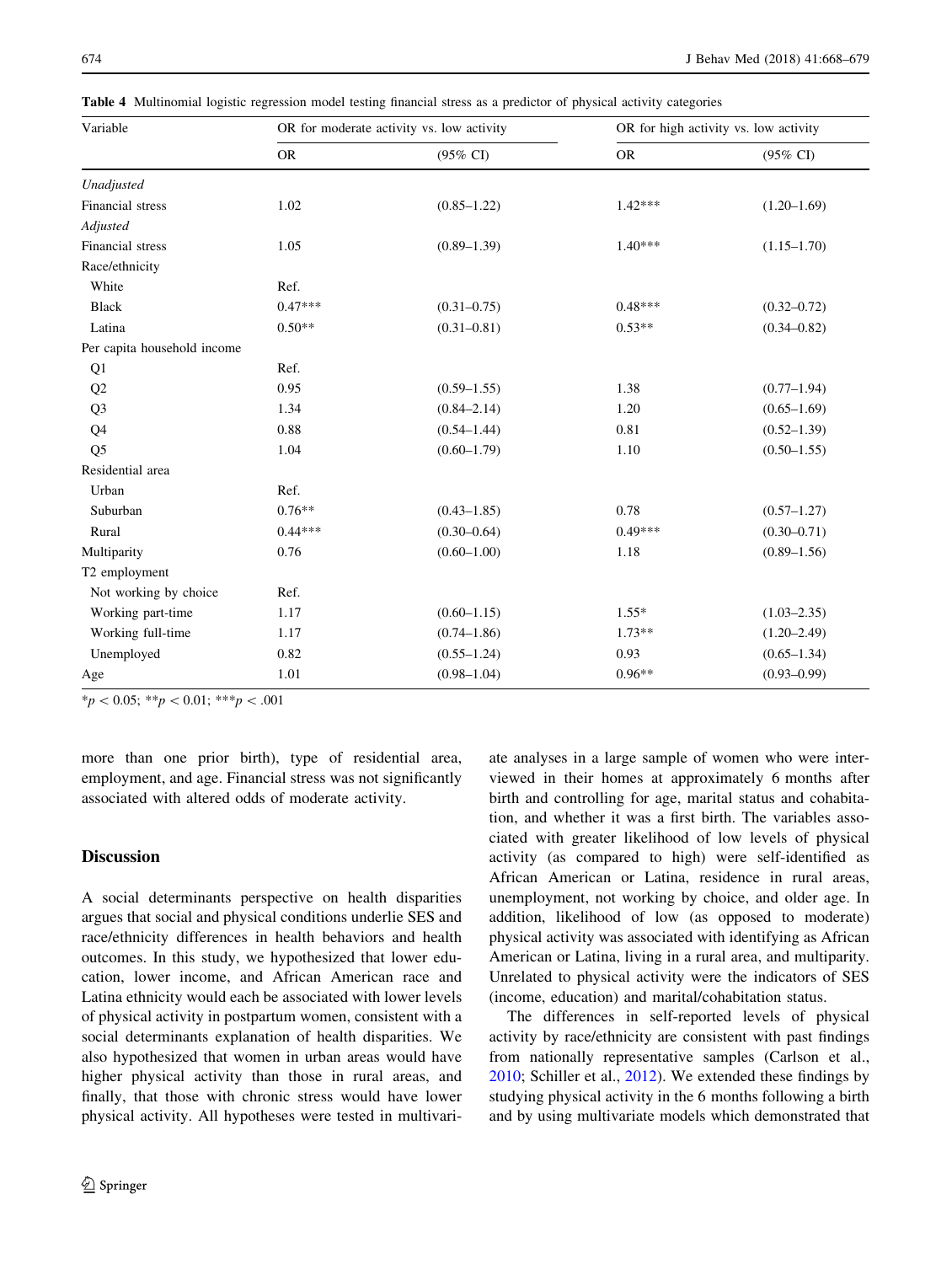differences in physical activity by race/ethnicity are not fully explained in this relatively low income sample by confounding factors of income and education, nor are they explained by marital status or cohabitation, age, parity, type of residential area, and employment status (Crespo et al., [2000;](#page-9-0) Mathieu et al., [2012](#page-10-0)). These findings are largely consistent with theory on social determinants of health disparities that views social factors and their social-structural correlates as larger cause of health disparities and posits mechanisms involving psychosocial and behavioral processes such as racism, stress, and low resource neighborhoods. Although income and education were not significant predictors of physical activity in this largely lowincome sample, this does not rule out differences when the full SES continuum in the US population is considered. Moreover, we did find differences in this sample in levels of physical activity between non-Hispanic white women and women of color when many other relevant factors were controlled, that were consistent with a social determinants view of health disparities.

These racial/ethnic differences in physical activity are likely due to differences in social and environmental factors that differentially influence physical activity and other health behaviors in women as articulated by social determinants and related theories. For example, research suggests that African American and Latina women, especially those of low-income, are more likely than White women to live in neighborhoods that lack facilities such as parks or recreation centers, and that pose safety risks for being outside, thus providing fewer opportunities for exercise (Baruth et al., [2014](#page-9-0); Eyler et al., [1998;](#page-9-0) Fleury & Lee, [2006\)](#page-9-0). Second, disparities in infant and maternal health status during the year after childbirth may play a role in physical activity patterns. Women who identify as African American or with certain Latina subgroups are more likely to experience complications in pregnancy and adverse birth outcomes, and these pervasive maternal-child health disparities patterned by race/ethnicity would contribute to postpartum recovery, health, and to physical activity. Thus, women may return to physical activity more slowly if there were complications during labor and delivery such as preeclampsia, or when caring for a preterm or low birthweight infant. Third, certain specific social and cultural norms may influence physical activity. For example, the cultural importance of the caregiver role among Latinas emphasizes putting the needs of others before the needs of the self, and this expectation may discourage women from engaging in self-care behaviors including physical activity (Im et al., [2010;](#page-10-0) Juarbe, [1998](#page-10-0); King et al., [2000](#page-10-0)). Cultural attitudes about changes a woman's weight and body shape over the life course may or may not also play a part (Mama et al., [2011](#page-10-0); Viladrich et al., [2009;](#page-11-0) Wolfe, [2000\)](#page-11-0).

Counter to predictions, most stress measures were not significantly associated with physical activity levels; in fact, of the eight stress variables examined, only financial stress was significantly associated with physical activity, and the direction of this effect ran counter to hypotheses. That is, greater financial stress was associated with being more highly active. Although analyses controlled for employment status, financially-stressed participants may work a greater number of hours at more physically demanding jobs out of necessity. Transportation options may be more limited among women experiencing financial stress, resulting in reliance on public transportation and walking. Assistance from others with physically demanding household chores and childcare duties may also be more limited in those reporting financial stress, requiring additional energy expenditure to complete the activities of daily life. In sum, women with fewer economic resources may be able to afford fewer necessities and conveniences than women who have greater resources, and this may result in exerting more physical activity during their daily tasks.

Of note, the other seven measures of stress that captured perceived stress, overall life stress, and neighborhood, family, co-parenting, and partner relationship chronic stress as well as discrimination were not associated with physical activity as hypothesized based on theory and prior studies (Hamer et al., [2012;](#page-9-0) Ng & Jeffery, [2003;](#page-10-0) Penedo & Dahn, [2005\)](#page-10-0). While some research suggests that individuals who live in chronically stressful environments may cope by engaging in unhealthy behaviors (Jackson et al., [2010](#page-10-0); Kershaw et al., [2010;](#page-10-0) Mezuk et al., [2010\)](#page-10-0), we did not find support for an association between physical activity and multiple forms of chronic stress including everyday discrimination in this sample of postpartum women. Nonetheless, these forms of chronic stress are typically associated with low SES as they were in this sample (Dunkel Schetter et al., [2013\)](#page-9-0) and evidence suggests they contribute to health disparities broadly.

Notably, we also did not find associations of physical activity with perceived stress, which was surprising given evidence of the stress-reducing effects of regular exercise. One possible explanation for this finding is that physical activity as a part of daily activities does not have the same stress-reducing effects as more purposeful exercise. Although activity that is performed as part of job or household responsibilities is likely to provide physical health benefits because it engages the same cardiovascular and metabolic systems as recreational exercise, it may not result in the relaxation and/or mental health benefits that are associated with leisure-time activity. As evidence, four population surveys in the United States and Canada showed that recreational physical activities but not household chores were associated with better psychological well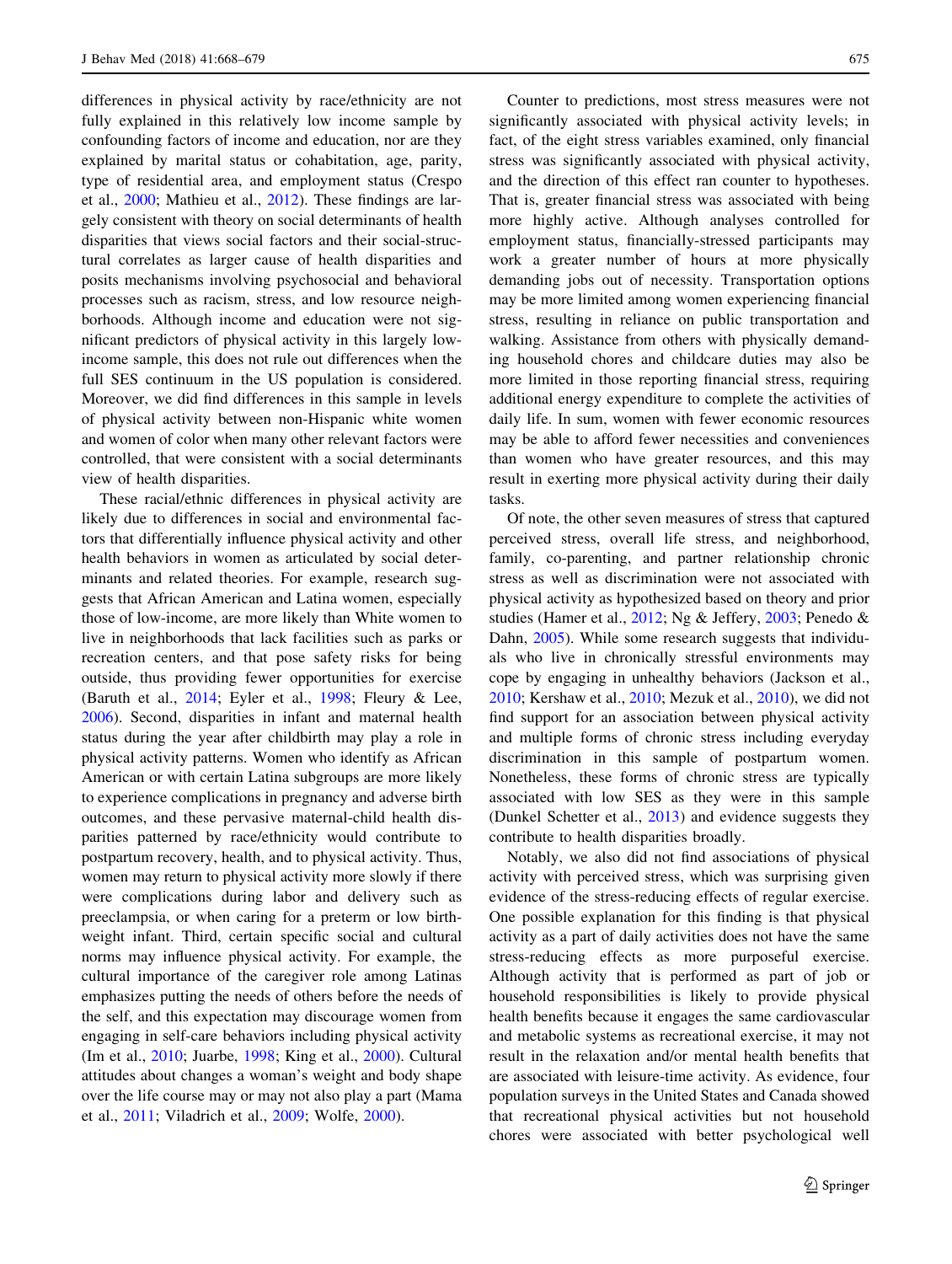being (Stephens, [1988](#page-11-0)). This point is well-illustrated by a quote from a participant in a qualitative study of physical activity in minority women conducted by Eyler et al. [\(1998](#page-9-0)):

I'm a fast walker [at work] because I have to get where I'm going in a hurry. So I walk a lot, but it's not like being on a tread[mill] at the rec center or fitness center. It's totally different because what you can do during that time walking, not only are you working your body, but you're working with your mind at the same time. (p. 643)

Evidence from animal models also suggests that not all physical activity is equally beneficial in terms of stress management. Forced treadmill running or swimming does not seem to have the same benefits as voluntary wheel running. In fact, forced treadmill running (but not voluntary wheel running) results in physiological adaptations associated with chronic stress, which suggests that involuntary physical activity may exacerbate rather than help with stress (Moraska & Fleshner, [2001\)](#page-10-0).

This study also shows that living in an urban or rural area may contribute to levels of physical activity. The highest rates of physical inactivity were observed in the rural North Carolina site where participants were 50% less likely to be moderately or highly active as compared to urban residents, after adjusting for race/ethnicity, SES, parity, relationship status, employment status, and age. This finding is consistent with results from national crosssectional studies showing lower physical activity among residents of less densely populated areas and may be due to lack of access to indoor exercise facilities, lack of sidewalks on neighborhood streets, or lower likelihood of walking as a means of transportation (Brownson et al., [2001;](#page-9-0) Parks et al., [2003;](#page-10-0) Wilcox et al., [2000\)](#page-11-0).

This study is limited by not having data from prepregnancy to know if pregnancy and subsequent parenting responsibilities altered patterns of women's physical activity, and by the assessment of physical activity through self-report, which may be inaccurate. Future studies with objective assessments of physical activity using accelerometers together with daily diaries could address methodological problems with self-reported physical activity. Also, the instrument used here was not designed to differentiate between leisure and required activities and the inclusion of non-leisure activities in our assessment of physical activity, whereas past studies have primarily focused on physical activities engaged in during leisuretime. By including exercise due to everyday activities, women who were working full- or part-time were more likely to be highly active than women who were unemployed or not working by choice. Thus, a higher level of

activity among employed women may also be due to additional movement from traveling to and from work, and may reflect physical activities demanded by the types of jobs the women held in this sample of predominantly lowincome families. Thus, we do not know if the counterintuitive results for income and education are due to the relatively low-income sample, or that physical activity measure included non-leisure activities. Additionally, this study examined mostly individual-level predictors of physical activity, although physical activity is likely shaped by factors at multiple levels including family, neighborhood, and region. Future studies can consider neighborhood-level predictors of physical activity and examine the importance of social norms around physical activity during the first postpartum year. Similarly, future research should consider the extent to which health care providers provide health promotion advice, especially the importance of achieving the recommended weekly levels of physical activity, to this population and should seek to document the objective and perceived barriers to achieving optimal levels of physical activity.

These results have potential implications for understanding and improving maternal health. More than onethird of the women in this sample reported low levels of physical activity. Because inadequate physical activity is so strongly linked to adverse cardiovascular outcomes in general, women who do not engage in much moderate to vigorous physical activity during the first postpartum year appear may face greater short- and long-term risks. The findings from this study suggest that optimal routine postpartum care should integrate physical activity assessment and promotion. Unfortunately, standard medical care after the birth of a child is focused almost exclusively on the infant and postpartum maternal self-care is rarely emphasized, representing a missed opportunity to enhance women's health and well-being. Moreover, increased focus on preconception health is occurring in maternal-child health policy and practice (Johnson et al., [2006;](#page-10-0) Lu, [2007](#page-10-0)). Health behaviors such as diet, smoking, and others may be especially important during the postpartum period among women who are planning to have additional children because this time is also a preconception period for the next child (Ramey et al., [2015](#page-10-0)). For these reasons, the postpartum period is an ideal time to focus efforts on improving women's lifelong health. The findings from this study support the recommendation that African American, Latina, rural-dwelling, and non-working women are important target populations for effective physical activity promotion efforts, ideally starting before pregnancy, continuing during pregnancy, and extending well into the first post-partum year.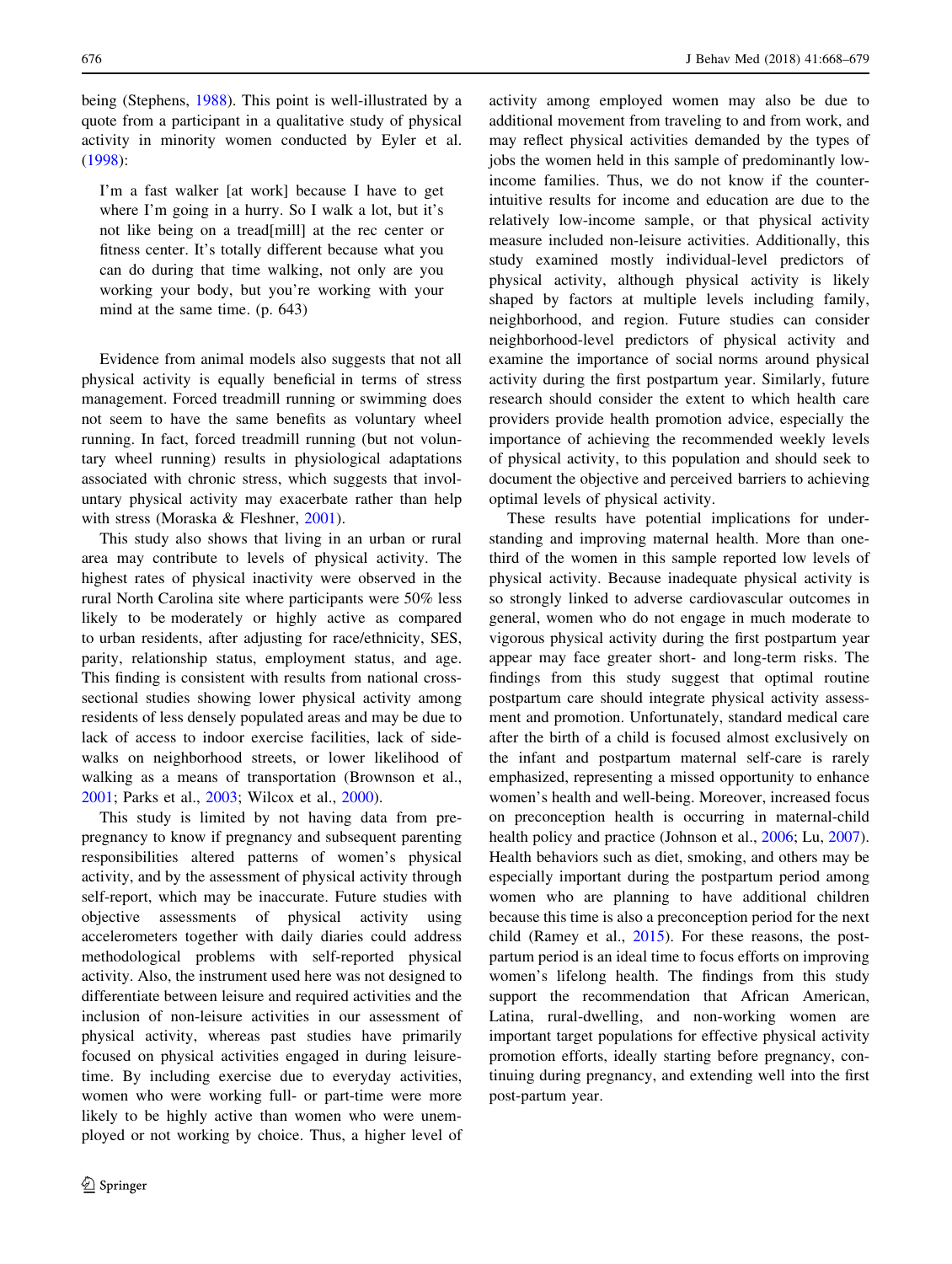<span id="page-9-0"></span>Funding The CCHN was supported through cooperative agreements with the Eunice Kennedy Shriver National Institute of Child Health and Human Development (U HD44207, U HD44219, U HD44226, U HD44245, U HD44253, U HD54791, U HD54019, U HD44226-05S1, U HD44245-06S1, R03 HD59584) and the National Institute for Nursing Research (U NR008929).

#### Compliance with ethical standards

Conflict of interest Christine M. Guardino, Calvin J. Hobel, Madeleine U. Shalowitz, Sharon L. Ramey and Christine Dunkel Schetter, on behalf of Community Child Health Network (CCHN) declare that they have no conflict of interest.

Human and animal rights and Informed consent All procedures performed in this study were in accordance with the ethical standards of the institutional research committees and with the 1964 Helsinki declaration and its later amendments or comparable ethical standards. Informed consent was obtained from all individual participants included in the study.

#### References

- Adler, N. E., & Snibbe, A. C. (2003). The role of psychosocial processes in explaining the gradient between socioeconomic status and health. Current Directions in Psychological Science, 12(4), 119–123. <https://doi.org/10.1111/1467-8721.01245>
- Ainsworth, B. E., Bassett, D. R., Jr., Strath, S. J., Swartz, A. M., O'Brien, W. L., Thompson, R. W., et al. (2000). Comparison of three methods for measuring the time spent in physical activity. Medicine and Science in Sports and Exercise, 32, S457–S464.
- Ainsworth, B. E., Macera, C., Jones, D., Reis, J. P., Addy, C. L., Bowles, H. R., et al. (2006). Comparison of the 2001 BRFSS and the IPAQ Physical Activity Questionnaires. Medicine and Science in Sports and Exercise, 38, 1584–1592. [https://doi.org/](https://doi.org/10.1249/01.mss.0000229457.73333.9a) [10.1249/01.mss.0000229457.73333.9a](https://doi.org/10.1249/01.mss.0000229457.73333.9a)
- American College of Obstetrics and Gyencology. (2015). Physical activity and exercise during pregnancy and the postpartum period. Committee Opinion No. 650.
- Armstrong, K., & Edwards, H. (2003). The effects of exercise and social support on mothers reporting depressive symptoms: A pilot randomized controlled trial. International Journal of Mental Health Nursing, 12, 130–138.
- Baruth, M., Sharpe, P. A., Parra-Medina, D., & Wilcox, S. (2014). Perceived barriers to exercise and healthy eating among women from disadvantaged neighborhoods: Results from a focus groups assessment. Women & Health. [https://doi.org/10.1080/](https://doi.org/10.1080/03630242.2014.896443) [03630242.2014.896443](https://doi.org/10.1080/03630242.2014.896443)
- Bauman, A. E. (2004). Updating the evidence that physical activity is good for health: An epidemiological review 2000–2003. Journal of Science and Medicine in Sport, 7, 6–19.
- Boulé, N. G., Haddad, E., Kenny, G. P., Wells, G. A., & Sigal, R. J. (2001). Effects of exercise on glycemic control and body mass in type 2 diabetes mellitus. JAMA, 286, 1218–1227.
- Brown, W. J., Heesch, K. C., & Miller, Y. D. (2009). Life events and changing physical activity patterns in women at different life stages. Annals of Behavioral Medicine, 37, 294–305.
- Brownson, R. C., Baker, E. A., Housemann, R. A., Brennan, L. K., & Bacak, S. J. (2001). Environmental and policy determinants of physical activity in the United States. American Journal of Public Health, 91, 1995–2003.
- Carlson, S. A., Fulton, J. E., Schoenborn, C. A., & Loustalot, F. (2010). Trend and prevalence estimates based on the 2008

Physical Activity Guidelines for Americans. American Journal of Preventive Medicine, 39, 305–313.

- Caspersen, C. J., Powell, K. E., & Christenson, G. M. (1985). Physical activity, exercise, and physical fitness: Definitions and distinctions for health-related research. Public Health Reports, 100(2), 126–131.
- Cohen, S., Kamarck, T., & Mermelstein, R. (1983). A global measure of perceived stress. Journal of Health and Social Behavior, 24, 385–396.
- Cooney, G. M., Dwan, K., Greig, C. A., Lawlor, D. A., Rimer, J., Waugh, F. R., et al. (2013). Exercise for depression. Cochrane Database of Systematic Reviews. [https://doi.org/10.1002/](https://doi.org/10.1002/14651858.CD004366.pub6) [14651858.CD004366.pub6](https://doi.org/10.1002/14651858.CD004366.pub6)
- Crespo, C. J., Smit, E., Andersen, R. E., Carter-Pokras, O., & Ainsworth, B. E. (2000). Race/ethnicity, social class and their relation to physical inactivity during leisure time: Results from the Third National Health and Nutrition Examination Survey, 1988–1994. American Journal of Preventive Medicine, 18, 46–53.
- Daley, A. J., MacArthur, C., & Winter, H. (2007). The role of exercise in treating postpartum depression: A review of the literature. Journal of Midwifery & Women's Health, 52, 56–62.
- Davis, K., & Dimidjian, S. (2012). The relationship between physical activity and mood across the perinatal period: A review of naturalistic and clinical research to guide future investigation of physical activity-based interventions for perinatal depression. Clinical Psychology: Science and Practice, 19, 27–48. [https://](https://doi.org/10.1111/j.1468-2850.2012.01273.x) [doi.org/10.1111/j.1468-2850.2012.01273.x](https://doi.org/10.1111/j.1468-2850.2012.01273.x)
- Dunkel Schetter, C., Schafer, P., Lanzi, R. G., Clark-Kauffman, E., Raju, T. N. K., & Hillemeier, M. M. (2013). Shedding light on the mechanisms underlying health disparities through community participatory methods: the stress pathway. Perspectives on Psychological Science, 8, 613–633. [https://doi.org/10.1177/](https://doi.org/10.1177/1745691613506016) [1745691613506016](https://doi.org/10.1177/1745691613506016)
- Evenson, K. R., Aytur, S. A., & Borodulin, K. (2009). Physical activity beliefs, barriers, and enablers among postpartum women. Journal of Women's Health, 18, 1925–1934. [https://](https://doi.org/10.1089/jwh.2008.1309) [doi.org/10.1089/jwh.2008.1309](https://doi.org/10.1089/jwh.2008.1309)
- Eyler, A. A., Baker, E., Cromer, L. C., King, A. C., Brownson, R. C., & Donatelle, R. J. (1998). Physical activity and minority women: A qualitative study. Health Education & Behavior, 25, 640–652.
- Fishman, E. I., Steeves, J. A., Zipunnikov, V., Koster, A., Berrigan, D., Harris, T. A., et al. (2016). Association between objectively measured physical activity and mortality in NHANES. Medicine and Science in Sports and Exercise, 48, 1303–1311. [https://doi.](https://doi.org/10.1249/MSS.0000000000000885) [org/10.1249/MSS.0000000000000885](https://doi.org/10.1249/MSS.0000000000000885)
- Fleury, J., & Lee, S. M. (2006). The social ecological model and physical activity in African American women. American Journal of Community Psychology, 37, 129–140. [https://doi.org/10.1007/](https://doi.org/10.1007/s10464-005-9002-7) [s10464-005-9002-7](https://doi.org/10.1007/s10464-005-9002-7)
- Fox, K. R. (1999). The influence of physical activity on mental wellbeing. Public Health Nutrition, 2, 411–418.
- Hagberg, J. M., Park, J.-J., & Brown, M. D. (2000). The role of exercise training in the treatment of hypertension: An update. Sports Medicine, 30, 193–206.
- Hagstromer, M., Oja, P., & Sjostrom, M. (2006). The International Physical Activity Questionnaire (IPAQ): A study of concurrent and construct validity. Public Health Nutrition, 9, 755–762.
- Hamer, M., Endrighi, R., & Poole, L. (2012). Physical activity, stress reduction, and mood: Insight into immunological mechanisms. Methods in Molecular Biology, 934, 89–102. [https://doi.org/10.](https://doi.org/10.1007/978-1-62703-071-7_5) [1007/978-1-62703-071-7\\_5](https://doi.org/10.1007/978-1-62703-071-7_5)
- Hellerstedt, W. L., & Jeffery, R. W. (1997). The association of job strain and health behaviours in men and women. International Journal of Epidemiology, 26, 575–583.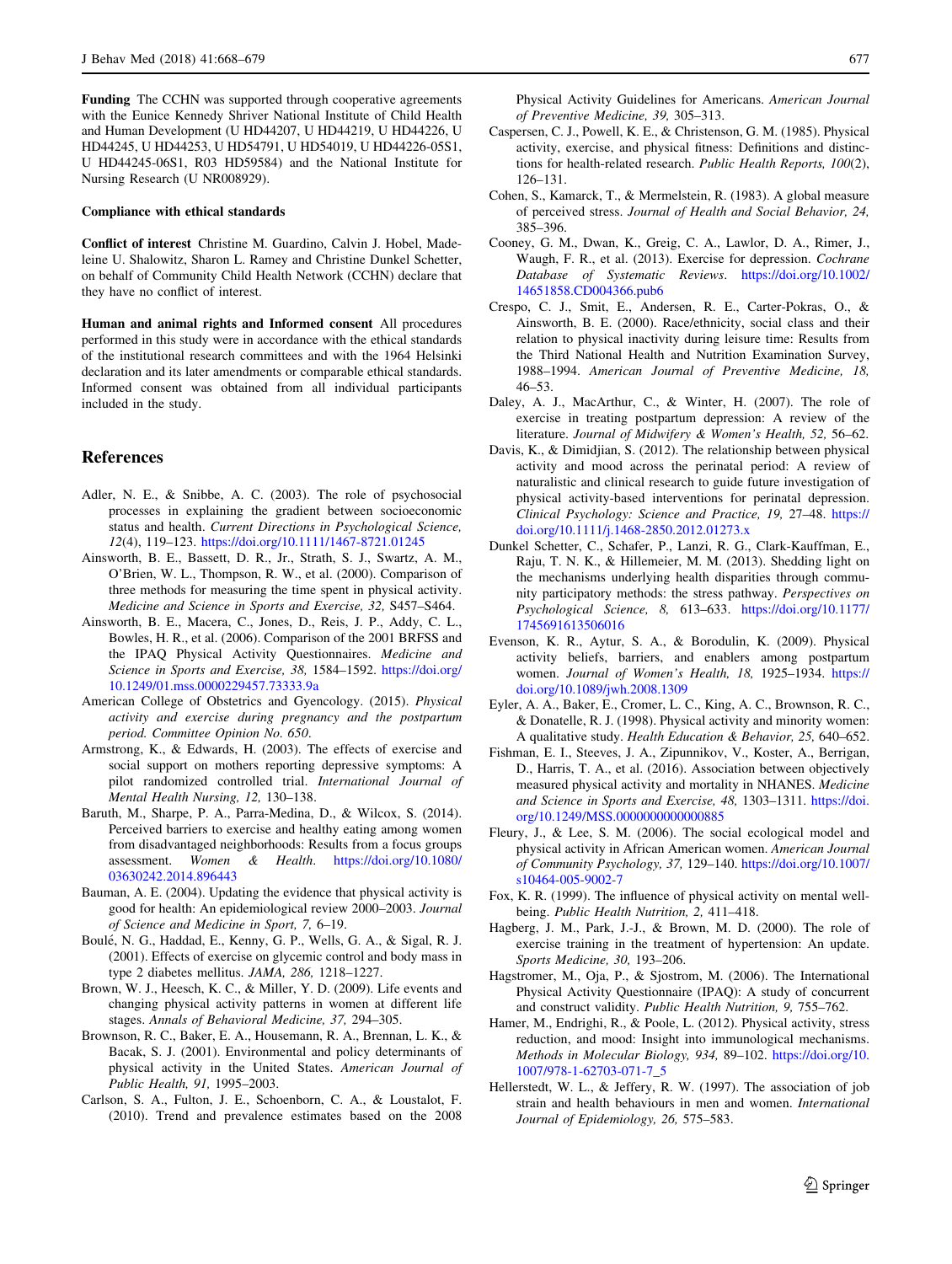- <span id="page-10-0"></span>Hinkley, T., Crawford, D., Salmon, J., Okely, A. D., & Hesketh, K. (2008). Preschool children and physical activity. American Journal of Preventive Medicine, 34(5), 435–441. [https://doi.org/](https://doi.org/10.1016/j.amepre.2008.02.001) [10.1016/j.amepre.2008.02.001](https://doi.org/10.1016/j.amepre.2008.02.001)
- Im, E.-O., Lee, B., Hwang, H., Yoo, K. H., Chee, W., Stuifbergen, A., et al. (2010). ''A waste of time'': Hispanic women's attitudes toward physical activity. Women and Health, 50, 563–579. <https://doi.org/10.1080/03630242.2010.510387>
- Jackson, J. S., Knight, K. M., & Rafferty, J. A. (2010). Race and unhealthy behaviors: Chronic stress, the HPA axis, and physical and mental health disparities over the life course. American Journal of Public Health, 100, 933–939. [https://doi.org/10.2105/](https://doi.org/10.2105/AJPH.2008.143446) [AJPH.2008.143446](https://doi.org/10.2105/AJPH.2008.143446)
- James, P., Troped, P. J., Hart, J. E., Joshu, C. E., Colditz, G. A., Brownson, R. C., et al. (2013). Urban sprawl, physical activity, and body mass index: Nurses' health study and nurses' health study II. American Journal of Public Health, 103(2), 369–375.
- Johnson, K., Posner, S. F., Biermann, J., Cordero, J. F., Atrash, H. K., Parker, C. S., et al. (2006). Recommendations to improve preconception health and health care—United States. A report of the CDC/ATSDR Preconception Care Work Group and the Select Panel on Preconception Care. MMWR. Recommendations and Reports: Morbidity and Mortality Weekly Report. Recommendations and Reports/Centers for Disease Control, 55, 1–23.
- Jolliffe, J. A., Rees, K., Taylor, R. S., Thompson, D., Oldridge, N., & Ebrahim, S. (2001). Exercise-based rehabilitation for coronary heart disease. Cochrane Database Systematic Review, 1, CD001800.
- Juarbe, T. C. (1998). Cardiovascular disease-related diet and exercise experiences of immigrant Mexican women. Western Journal of Nursing Research, 20, 765–782.
- Kershaw, K. N., Mezuk, B., Abdou, C. M., Rafferty, J. A., & Jackson, J. S. (2010). Socioeconomic position, health behaviors, and C-reactive protein: a moderated-mediation analysis. Health Psychology, 29, 307–316. <https://doi.org/10.1037/a0019286>
- King, A. C., Castro, C., Wilcox, S., Eyler, A. A., Sallis, J. F., & Brownson, R. C. (2000). Personal and environmental factors associated with physical inactivity among different racial-ethnic groups of U.S. middle-aged and older-aged women. Health Psychology, 19, 354–364.
- Lu, M. (2007). Recommendations for preconception care. American Family Physician, 76, 397–400.
- Mama, S. K., Quill, B. E., Fernandez-Esquer, M. E., Reese-Smith, J. Y., Banda, J. A., & Lee, R. E. (2011). Body image and physical activity among Latina and African American women. Ethnicity and Disease, 21(3), 281–287.
- Mathieu, R. A., Powell-Wiley, T. M., Ayers, C. R., McGuire, D. K., Khera, A., Das, S. R., et al. (2012). Physical activity participation, health perceptions, and cardiovascular disease mortality in a multiethnic population: The Dallas Heart Study. American Heart Journal, 163, 1037–1040. [https://doi.org/10.1016/j.ahj.](https://doi.org/10.1016/j.ahj.2012.03.005) [2012.03.005](https://doi.org/10.1016/j.ahj.2012.03.005)
- Mezuk, B., Abdou, C. M., Hudson, D., Kershaw, K. N., Rafferty, J. A., Lee, H., et al. (2013). ''White Box'' epidemiology and the social neuroscience of health behaviors. Society and Mental Health, 3, 79–95. <https://doi.org/10.1177/2156869313480892>
- Mezuk, B., Rafferty, J. A., Kershaw, K. N., Hudson, D., Abdou, C. M., Lee, H., et al. (2010). Reconsidering the role of social disadvantage in physical and mental health: stressful life events, health behaviors, race, and depression. American Journal of Epidemiology, 172, 1238–1249. [https://doi.org/10.1093/aje/](https://doi.org/10.1093/aje/kwq283) [kwq283](https://doi.org/10.1093/aje/kwq283)
- Moraska, A., & Fleshner, M. (2001). Voluntary physical activity prevents stress-induced behavioral depression and anti-KLH antibody suppression. American Journal of Physiology-Regula-

tory, Integrative and Comparative Physiology, 281, R484–R489. <https://doi.org/10.1152/ajpregu.2001.281.2.R484>

- Moore, L. L., Lombardi, D. A., White, M. J., Campbell, J. L., Oliveria, S. A., & Ellison, R. C. (1991). Influence of parents' physical activity levels on activity levels of young children. The Journal of Pediatrics, 118(2), 215–219. [https://doi.org/10.1016/](https://doi.org/10.1016/S0022-3476(05)80485-8) [S0022-3476\(05\)80485-8](https://doi.org/10.1016/S0022-3476(05)80485-8)
- Myers, H. F. (2009). Ethnicity- and socio-economic status-related stresses in context: An integrative review and conceptual model. Journal of Behavioral Medicine, 32, 9–19. [https://doi.org/10.](https://doi.org/10.1007/s10865-008-9181-4) [1007/s10865-008-9181-4](https://doi.org/10.1007/s10865-008-9181-4)
- Ng, D. M., & Jeffery, R. W. (2003). Relationships between perceived stress and health behaviors in a sample of working adults. Health Psychology, 22, 638–642. [https://doi.org/10.1037/0278-6133.22.](https://doi.org/10.1037/0278-6133.22.6.638) [6.638](https://doi.org/10.1037/0278-6133.22.6.638)
- O'Campo, P., Schetter, C. D., Guardino, C. M., Vance, M. R., Hobel, C. J., Ramey, S. L., et al. (2016). Explaining racial and ethnic inequalities in postpartum allostatic load: Results from a multisite study of low to middle income woment. SSM-Population Health. <https://doi.org/10.1016/j.ssmph.2016.10.014>
- O'Toole, M. L., Sawicki, M. A., & Artal, R. (2003). Structured diet and physical activity prevent postpartum weight retention. Journal of Women's Health, 12, 991–998. [https://doi.org/10.](https://doi.org/10.1089/154099903322643910) [1089/154099903322643910](https://doi.org/10.1089/154099903322643910)
- Olson, C. M., Strawderman, M. S., Hinton, P. S., & Pearson, T. A. (2003). Gestational weight gain and postpartum behaviors associated with weight change from early pregnancy to 1 y postpartum. International Journal of Obesity, 27, 117–127.
- Orchard, T. J., Temprosa, M., Goldberg, R., Haffner, S., Ratner, R., Marcovina, S., et al. (2005). The effect of metformin and intensive lifestyle intervention on the metabolic syndrome: The Diabetes Prevention Program randomized trial. Annals of Internal Medicine, 142, 611.
- Parks, S. E., Housemann, R. A., & Brownson, R. C. (2003). Differential correlates of physical activity in urban and rural adults of various socioeconomic backgrounds in the United States. Journal of Epidemiology and Community Health, 57, 29–35.
- Penedo, F. J., & Dahn, J. R. (2005). Exercise and well-being: A review of mental and physical health benefits associated with physical activity. Current Opinion in Psychiatry, 18, 189. [https://](https://doi.org/10.1097/00001504-200503000-00013) [doi.org/10.1097/00001504-200503000-00013](https://doi.org/10.1097/00001504-200503000-00013)
- Pereira, M. A., Rifas-Shiman, S. L., Kleinman, K. P., Rich-Edwards, J. W., Peterson, K. E., & Gillman, M. W. (2007). Predictors of change in physical activity during and after pregnancy: Project Viva. American Journal of Preventive Medicine, 32, 312–319.
- Perng, W., Stuart, J., Rifas-Shiman, S. L., Rich-Edwards, J. W., Stuebe, A., & Oken, E. (2015). Preterm birth and long-term maternal cardiovascular health. Annals of Epidemiology, 25, 40–45. <https://doi.org/10.1016/j.annepidem.2014.10.012>
- Ramey, S. L., Schafer, P., Declerque, J. L., Lanzi, R. G., Hobel, C., Shalowitz, M., et al. (2015). The Preconception Stress and Resiliency Pathways model: A multi-level framework on maternal, paternal, and child health disparities derived by Community-Based Participatory Research. Maternal and Child Health Journal, 19, 707–719. [https://doi.org/10.1007/s10995-](https://doi.org/10.1007/s10995-014-1581-1) [014-1581-1](https://doi.org/10.1007/s10995-014-1581-1)
- Rebar, A. L., Stanton, R., Geard, D., Short, C., Duncan, M. J., & Vandelanotte, C. (2015). A meta-meta-analysis of the effect of physical activity on depression and anxiety in non-clinical adult populations. Health Psychology Review, 9, 366–378. [https://doi.](https://doi.org/10.1080/17437199.2015.1022901) [org/10.1080/17437199.2015.1022901](https://doi.org/10.1080/17437199.2015.1022901)
- Sallis, J. F., Prochaska, J. J., & Taylor, W. C. (2000). A review of correlates of physical activity of children and adolescents. Medicine and Science in Sports and Exercise, 32, 963–975.